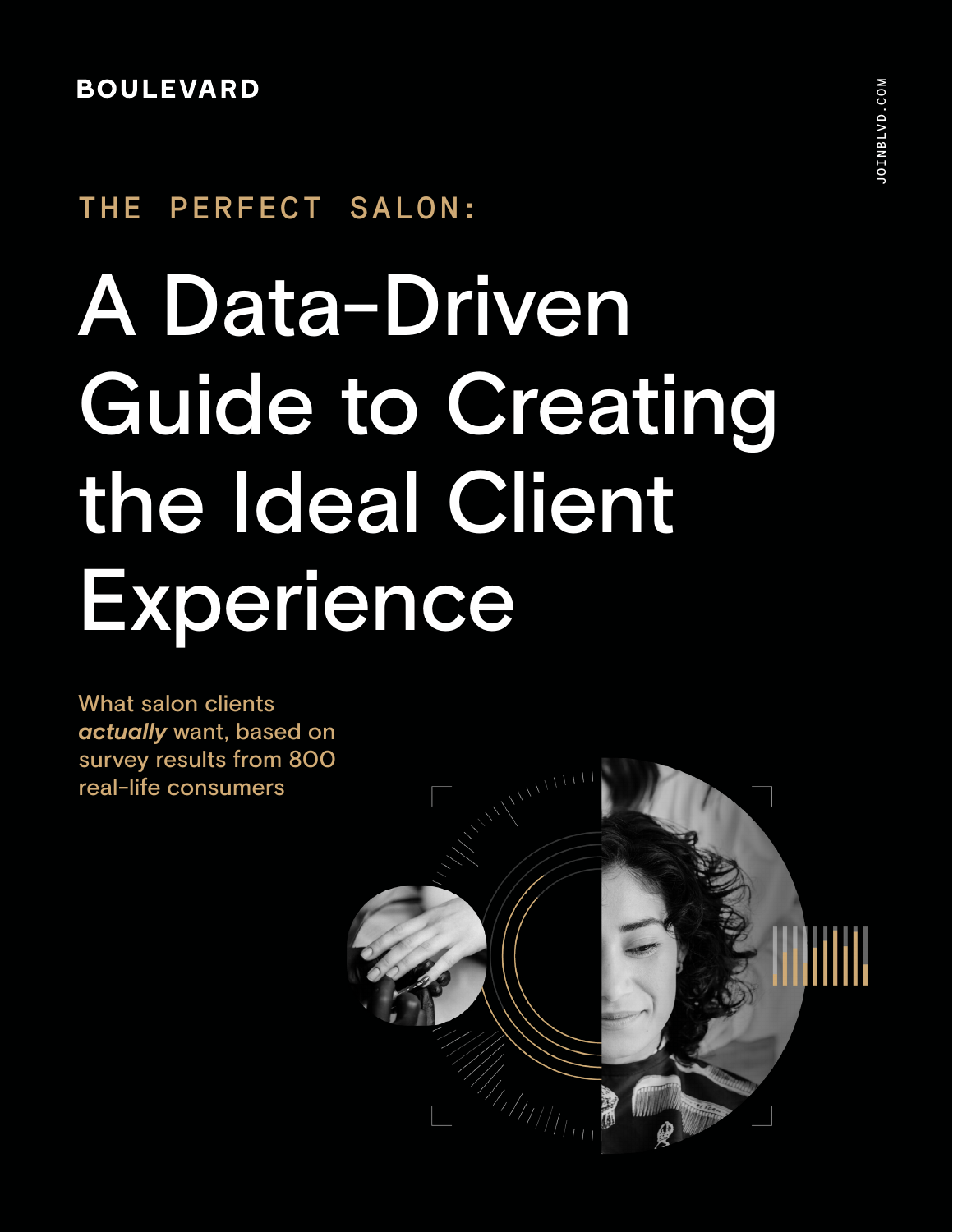|          | <b>Executive summary</b>                                                  |    |
|----------|---------------------------------------------------------------------------|----|
| Contents | Report methodology                                                        | 03 |
|          | Why clients go to the salon (and why you need a bigger service menu)      | 05 |
|          | How often do clients visit the salon?                                     | 05 |
|          | What hair services do they book?                                          | 06 |
|          | Where clients actually find your salon (hint: let me Google that for you) | 07 |
|          | How do clients find a new salon?                                          | 07 |
|          | What clients look for in a new salon or barbershop                        |    |
|          | What clients look for in a new stylist or barber                          | 11 |
|          | How stellar recos and juicy conversations bring in the \$\$\$             | 14 |
|          | What inspires product purchases?                                          | 14 |
|          | What gets people tipping?                                                 | 16 |
|          | Keep them coming back with online booking (and other retention tips)      | 17 |
|          | How do clients prefer to book?                                            | 17 |
|          | Why do clients walk away?                                                 | 19 |
|          | Clients want safe, inclusive salon experiences                            | 20 |
|          | 10 ways to make your clients' dream salon a reality                       | 21 |
|          | How Boulevard can help                                                    | 23 |
|          | <b>About Boulevard</b>                                                    | 24 |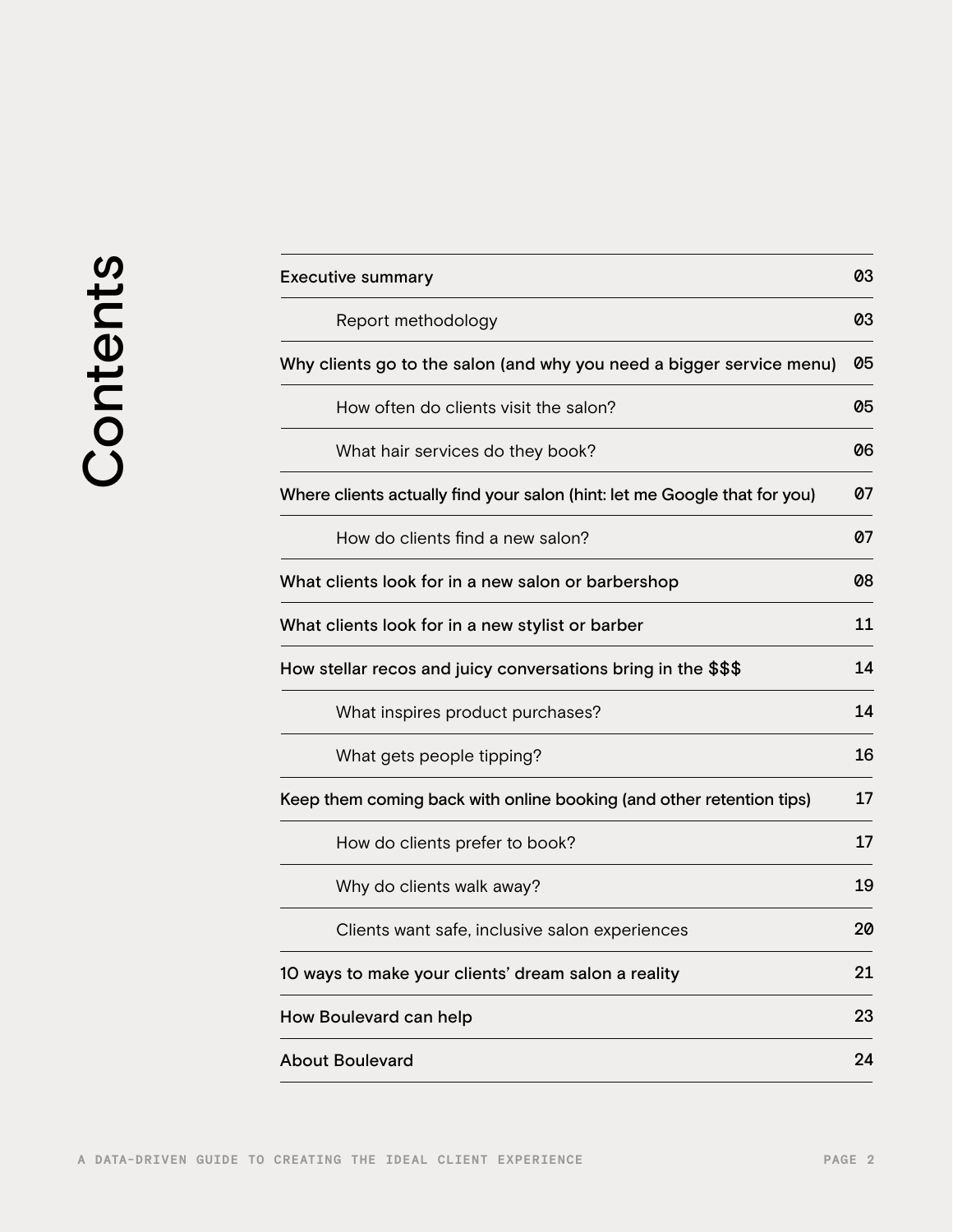# **Executive** summary

In the beauty industry, client expectations change fast. The businesses first to understand the trends and motivations behind those changing expectations have a decisive advantage. To help you stay ahead of the curve, Boulevard surveyed 800 beauty service consumers to explore why they choose one salon over another and understand what keeps them coming back.

So, what is the ideal client experience? According to our survey, it's the perfect mix of affordability, quality, and client service. Here's a high-level overview of our findings.



### **Price** matters

How do beauty customers choose a salon? Among all the reasons given, price was the undisputed champion. Interestingly, clients want consistently reasonable prices — not just the lowest rate possible: Only 3% of respondents told us that discounts or deals were what clinched it for them. Because 50% of respondents told us they come in monthly, it's probably wise to offer package deals or subscriptions. It suits your clients' needs and helps you keep a resilient bottom line.



# **Convenience** is king

There are many considerations for picking a new stylist, but convenience trumps them all. 33% of clients choose a new stylist based on whoever can accommodate their busy schedule. 27% say they turn to friends for recommendations, while 22% review online portfolios. In other words, the number one thing you can do to boost new business is to improve the efficiency of your booking and service process.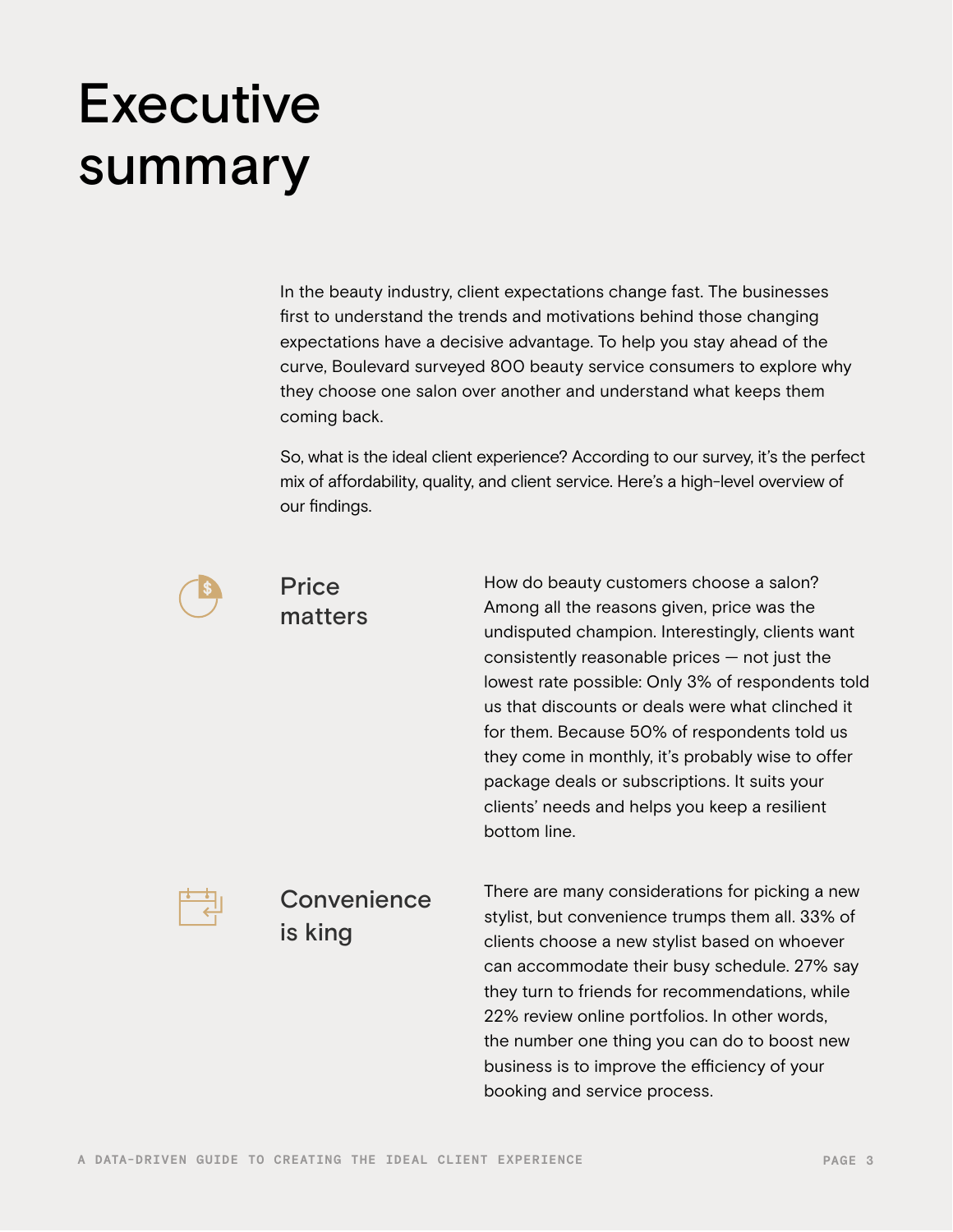

# Stylists move product

50% of consumers said that a stylist's product recommendation is a key motivation for them in buying a product. In fact, recommendations are among the top three factors in product purchasing, along with brand power and price. The lesson? Train your beauty pros to act like the salespeople they are.



## The future is digital

Online booking is by far the preferred method for scheduling appointments. It's 1.5X more popular than any other option and a key factor in client retention. 24% said a poor online booking experience would keep them from coming back.



# Relationships make the business

The secret to going steady with your clients? Be good human beings. Over and over again, respondents emphasized how much it meant to them to have a meaningful connection with their stylists and feel at home with the rest of the staff. As important as the latest tools are to creating an ideal customer experience, the personal connection counts, too. Forget that, and your clients will forget you: 55% listed poor customer service as a top reason they stop going to salons or barbershops.



Report methodology

Survey data is based on responses from 800 beauty service consumers based in the United States. On average, these respondents are in their 30s, come from middle-class households, are college-educated, and have at least one child. This data was collected in Q3 of 2021.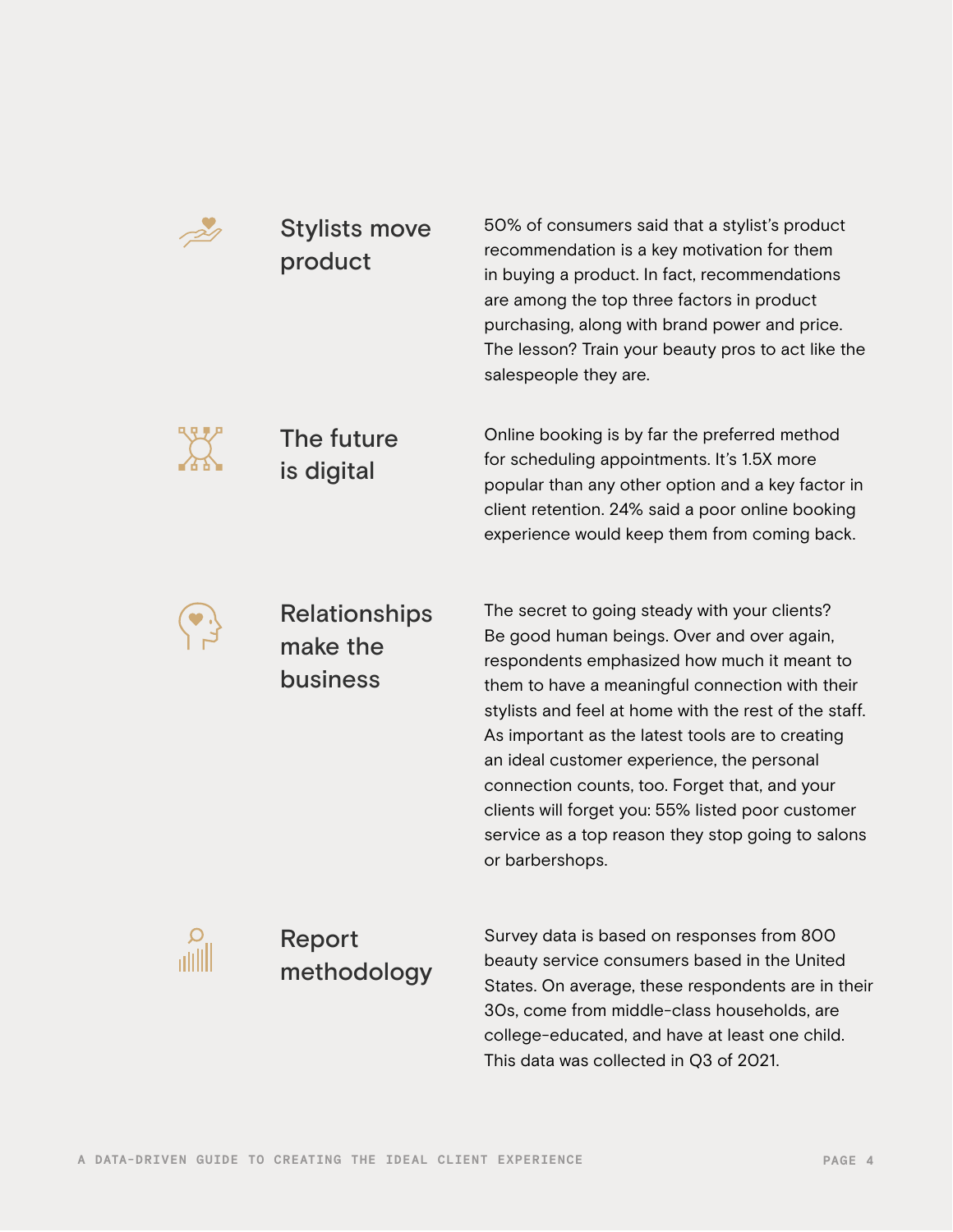# Why clients go to the salon (and why you need a<br>bigger service menul

We asked 800 US beauty service consumers to share what constitutes their ideal salon experience. While some of the results may not be entirely shocking — cuts, color, and the occasional blowout topped the list of most desired services — you may be surprised by how often people visit the salon and the frequency with which they book multiple services.

How often do clients visit the salon?

### **Female Clients**

 $54%$ 

visit the salon

#### **Male Clients**

68%

visit the salon

Men visit salons or barbershops more frequently than women, likely due to the maintenance requirements of shorter hairstyles, which remain the cultural standard in the US. 38% of men come as often as once a week. Meanwhile, most women keep to a 6-8 week cadence, with 20% coming in monthly and 12% visiting weekly.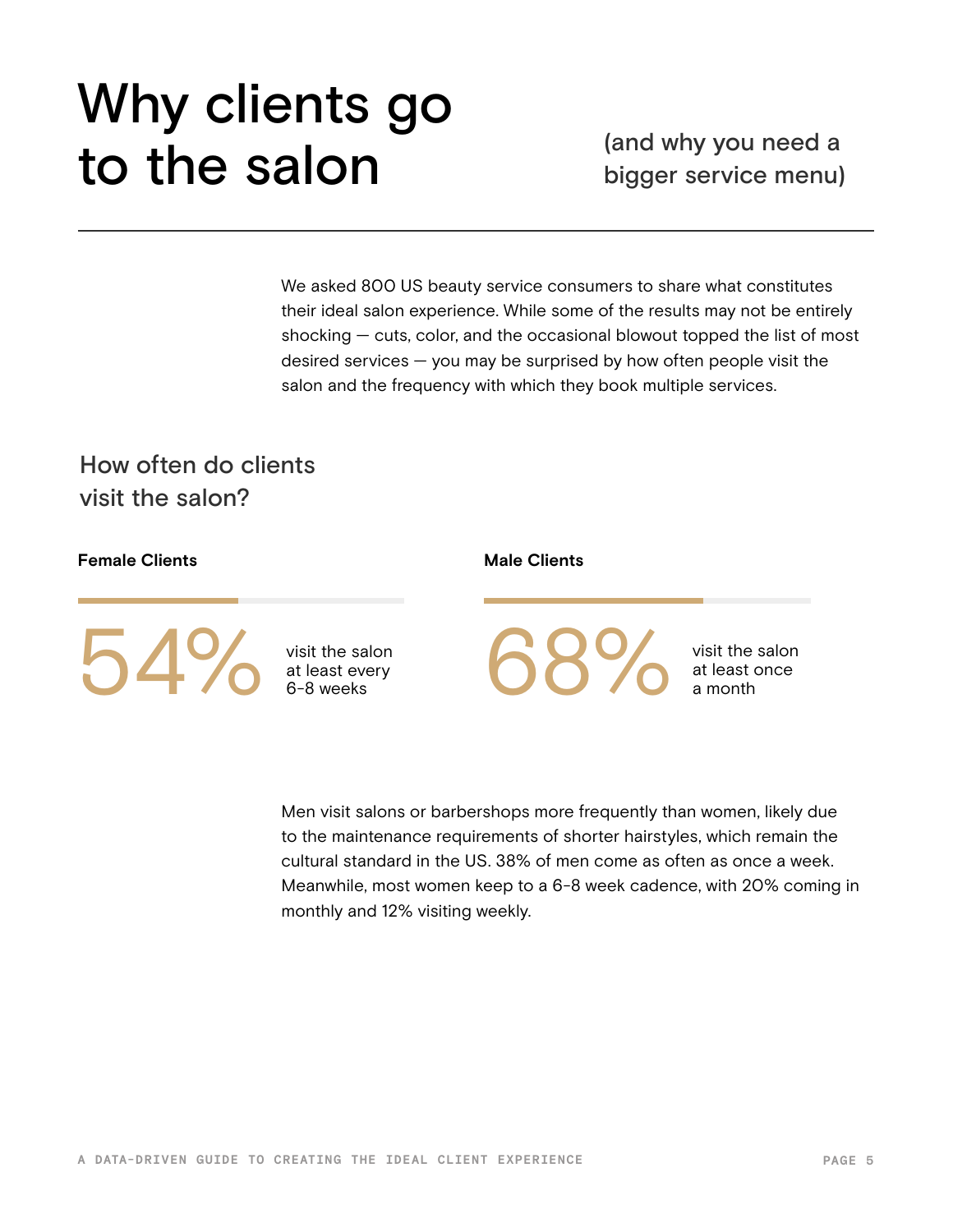# What services do they book?

### **Female Clients Male Clients**

said haircuts<br>are their top A8% said haircuts<br>are their top<br>hair service

book multiple

19% book multiple<br>services in a<br>single visit

said haircuts<br>are their top 36% said haircuts<br>are their top<br>hair service

services in a 67 Martin Services in a 67 Martin Services in a

book multiple

The average client visits the salon monthly and favors haircuts. In addition to haircuts, 17% of women listed color treatments as their top service, while 13% prefer blowouts and styling. The next most popular services for men were color services (12%) and clean-up trims (9%).

#### **PRO TIP!**

To drive up the value of each visit, you've got to **expand your service menu.** Here's a list of the most popular hair treatments for both genders  $-$  from most to least popular  $-$  that you should consider offering.

- 1. Haircuts
- 2. Shampoo, styling, or blowouts
- 3. Clean-up trims
- 4. Full color
- 5. Partial color or highlights
- 6. Custom color or balayage
- 7. Formal hairstyling
- 8. Weaves, braids, or protective hair styling
- 9. Hair extensions
- 10.Conditioning or gloss treatments
- 11. Perms and relaxers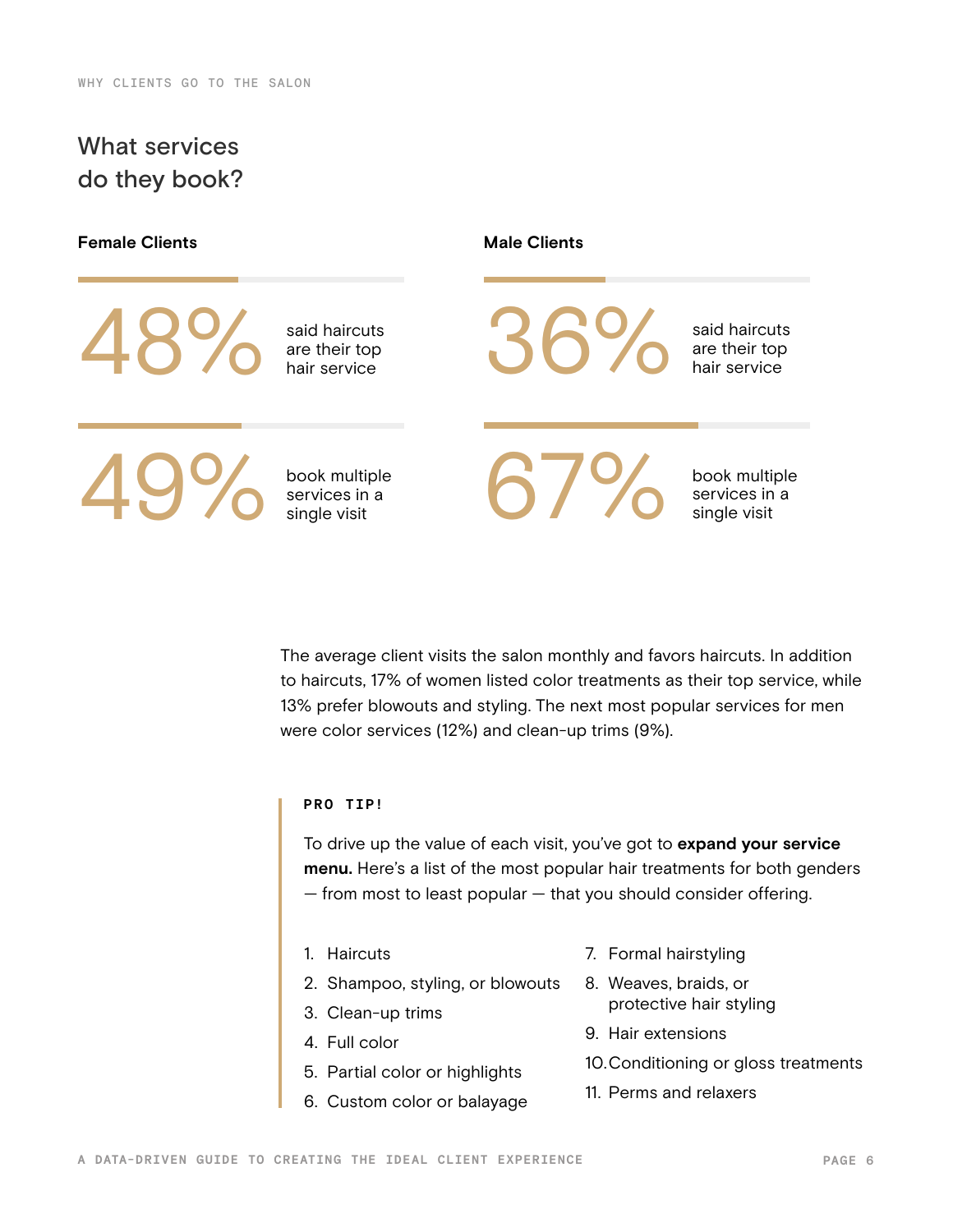# Where clients actually find your salon (hint: let me Google

that for you)

The hardest part of any business is client acquisition. It's easy to waste time and money (and some measure of your sanity!) trying to turn strangers into clients.

That's why we asked our respondents what they looked for when searching for a new salon or choosing a new stylist.

# How do clients find a new salon?



These days, salons must have a promotional plan that includes elements of traditional and digital marketing. Prospective clients scout their area, talk to friends, and search online to find a new place for a cut, so make sure to have all those bases covered.

#### **PRO TIP!**

While you'll undoubtedly need to focus on your online reputation on Google, Yelp, and social media, don't forget the power of **word of mouth.** Make sure your physical storefront has some street appeal to catch the eyes of passersby and get people talking.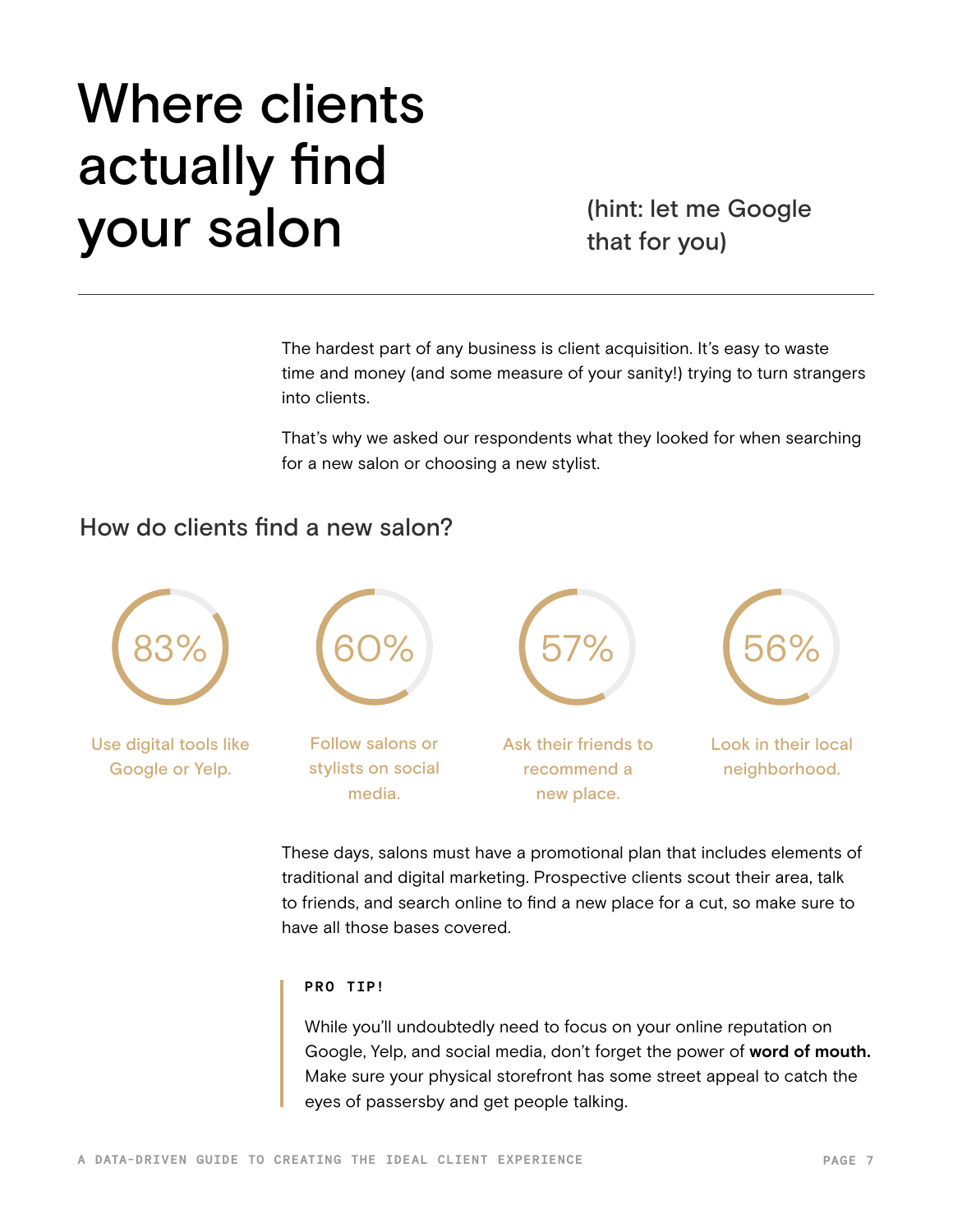# What do clients look for in a new salon or barbershop?

Of the 40% of clients who prioritize price above all other considerations, 60% are men. While price is top of mind for just about everyone getting a cut, your male clients are likely going to care a little more.

What is your top considersation when picking a salon or barbershop?

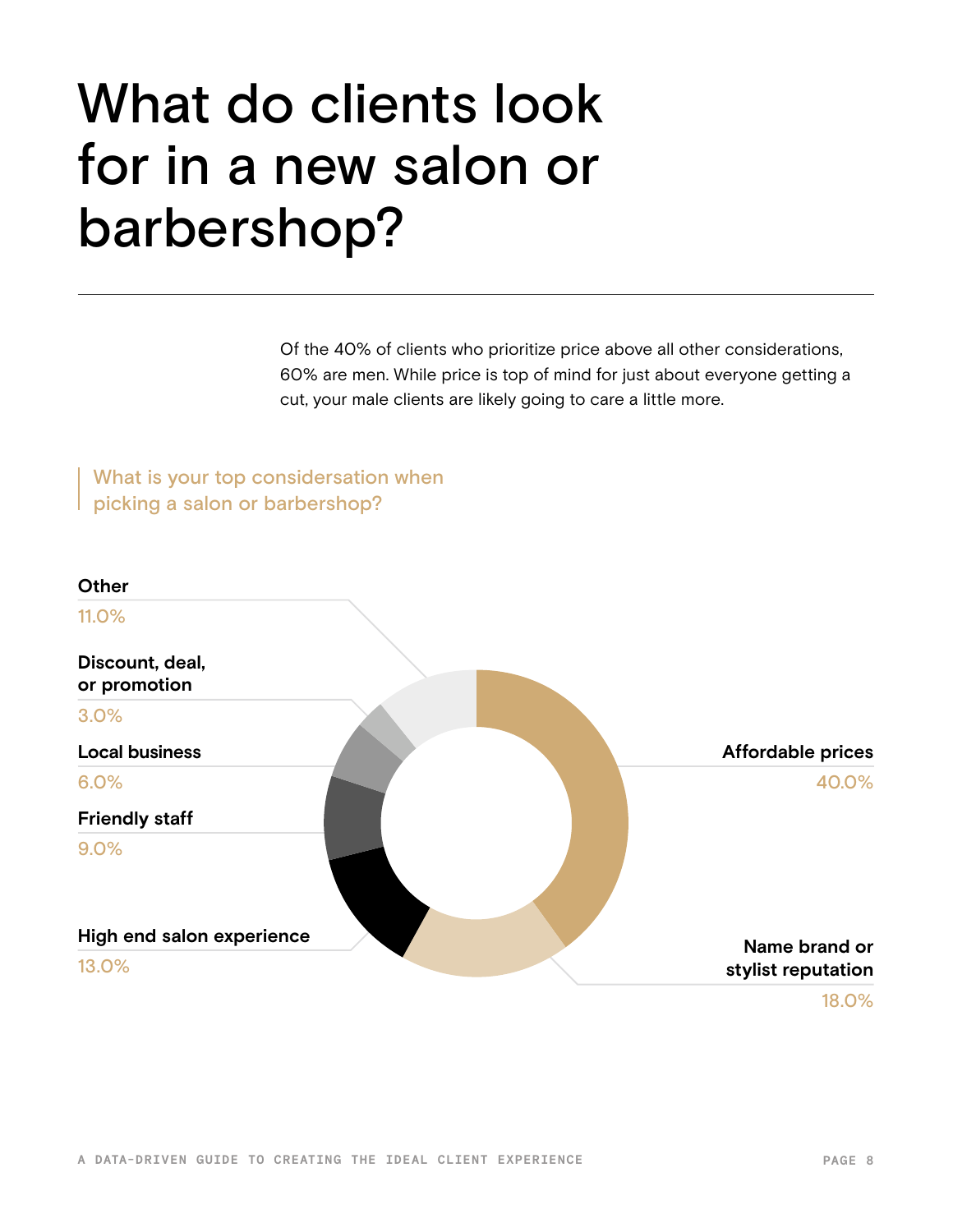# Respondents who list affordability as the top priority

When it comes to rates, our survey revealed that it's not just the lowest that wins. Instead, clients want consistently reasonable prices: Only 3% of respondents said discounts or deals were crucial to their decision-making process.



#### **PRO TIP!**

On average, 50% of clients come in monthly, so it's likely a good idea to offer package deals or subscriptions. It fits well with your clients' preferences — and guarantees a steadier revenue stream for your business.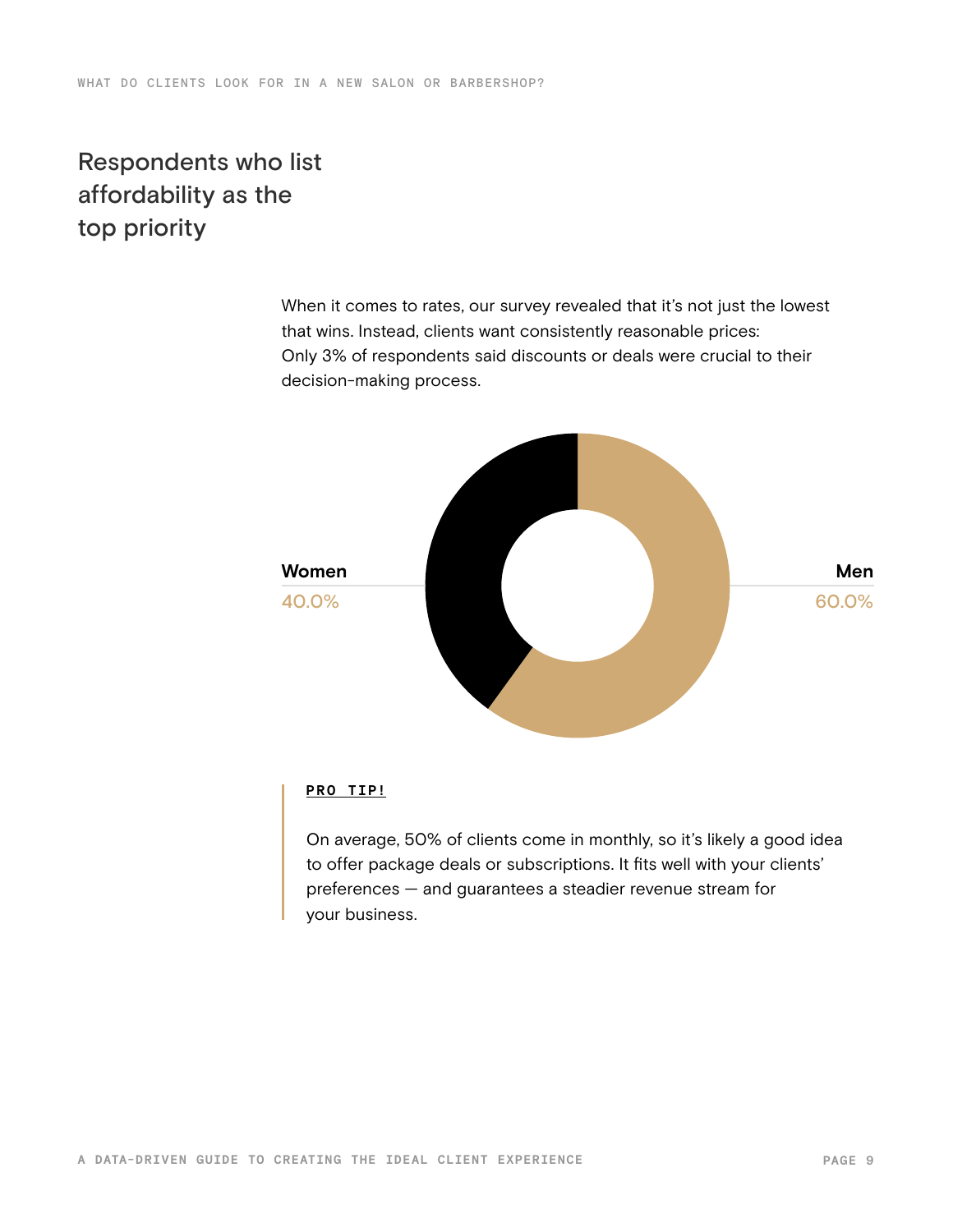# The VIP experience



AO% Choose salons based<br>
on their reputation or<br>
their high-end offerings.

As much as respondents care about a good deal, they also want the royal treatment: 13% feel their salon must have a stellar reputation or provide luxury service. This preference cuts across genders.

#### **PRO TIP!**

Salon or barbershop owners looking to stand out shouldn't focus exclusively on offering low prices. Clients still want a taste of the top shelf, so remember to bring balance to your service offering.

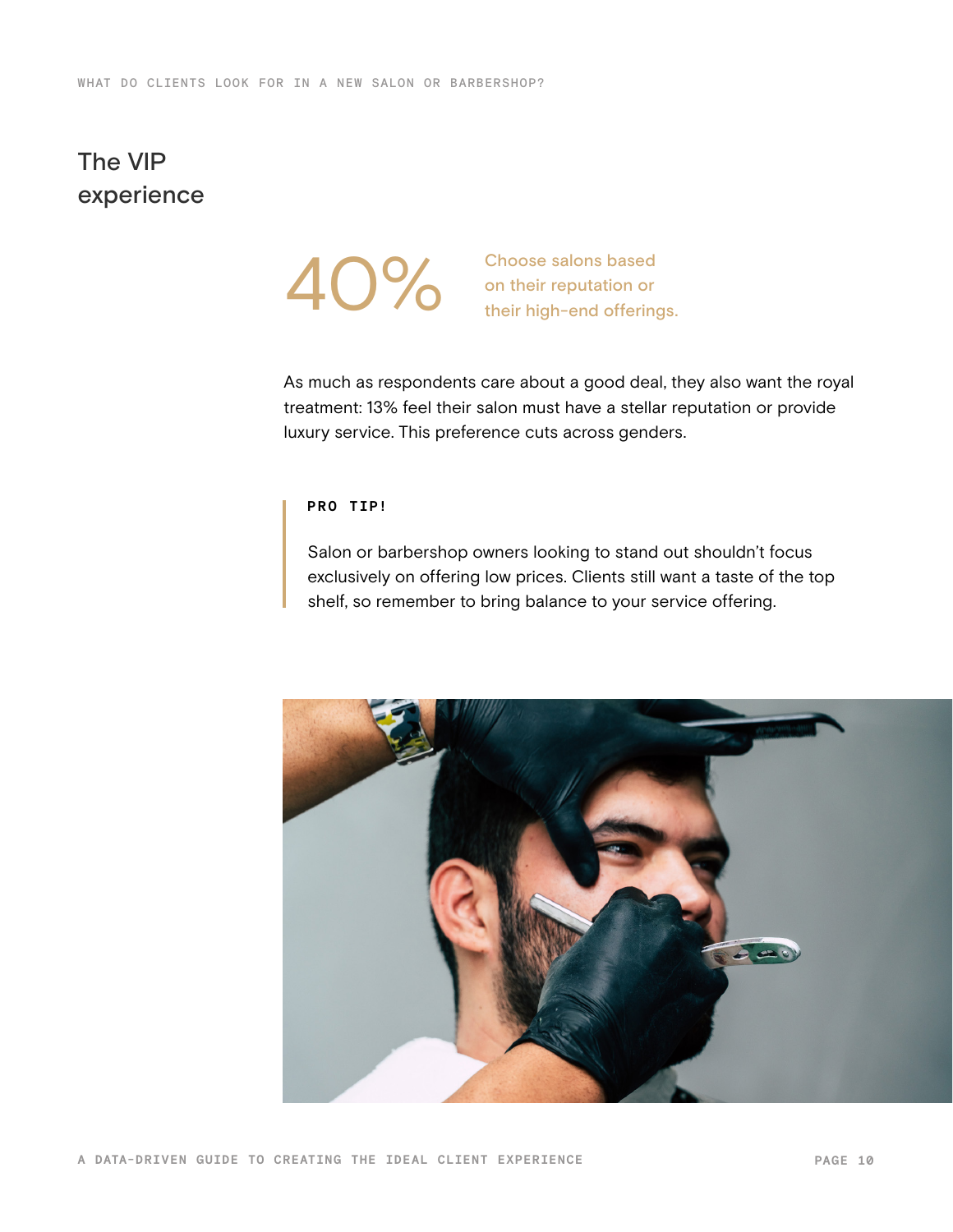# What do clients look for in a new **stylist or barber?** (hint: the best

ability is availability)

The majority of respondents indicated that they consider availability, friends' recommendations, or online portfolios in choosing a new stylist or barber. Male and female respondents were equally likely to say they consider friends' recommendations, but deviated in other responses.

What is your top considersation when choosing a new hair stylist or barber?

# **Other Stylists who match my vibe Stylists' social media following Stylists' online portfolios** 5.0% 6.0% 7.0% 22.0% **Availability Friends' recommendations** 33.0% 27.0%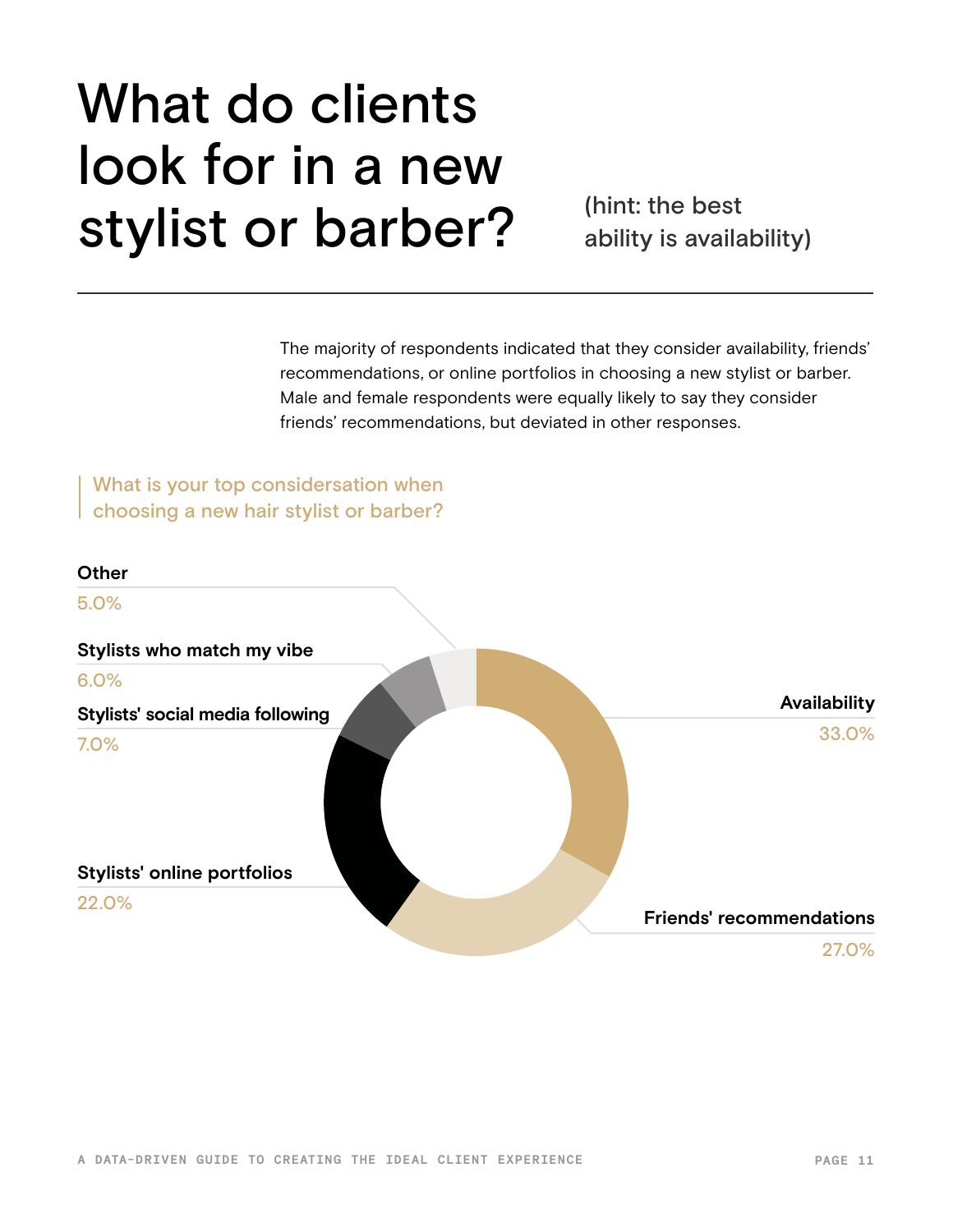# Respondents who list stylist availability as the top factor

Convenience is a driving factor for men, as the survey revealed they tend to choose whatever stylist accommodates their schedule.



### **PRO TIP!**

This data indicates how important it is for salons and barbershops to make the booking process as quick and easy as possible. Clients value their time, and the salons that help them save it will earn their business.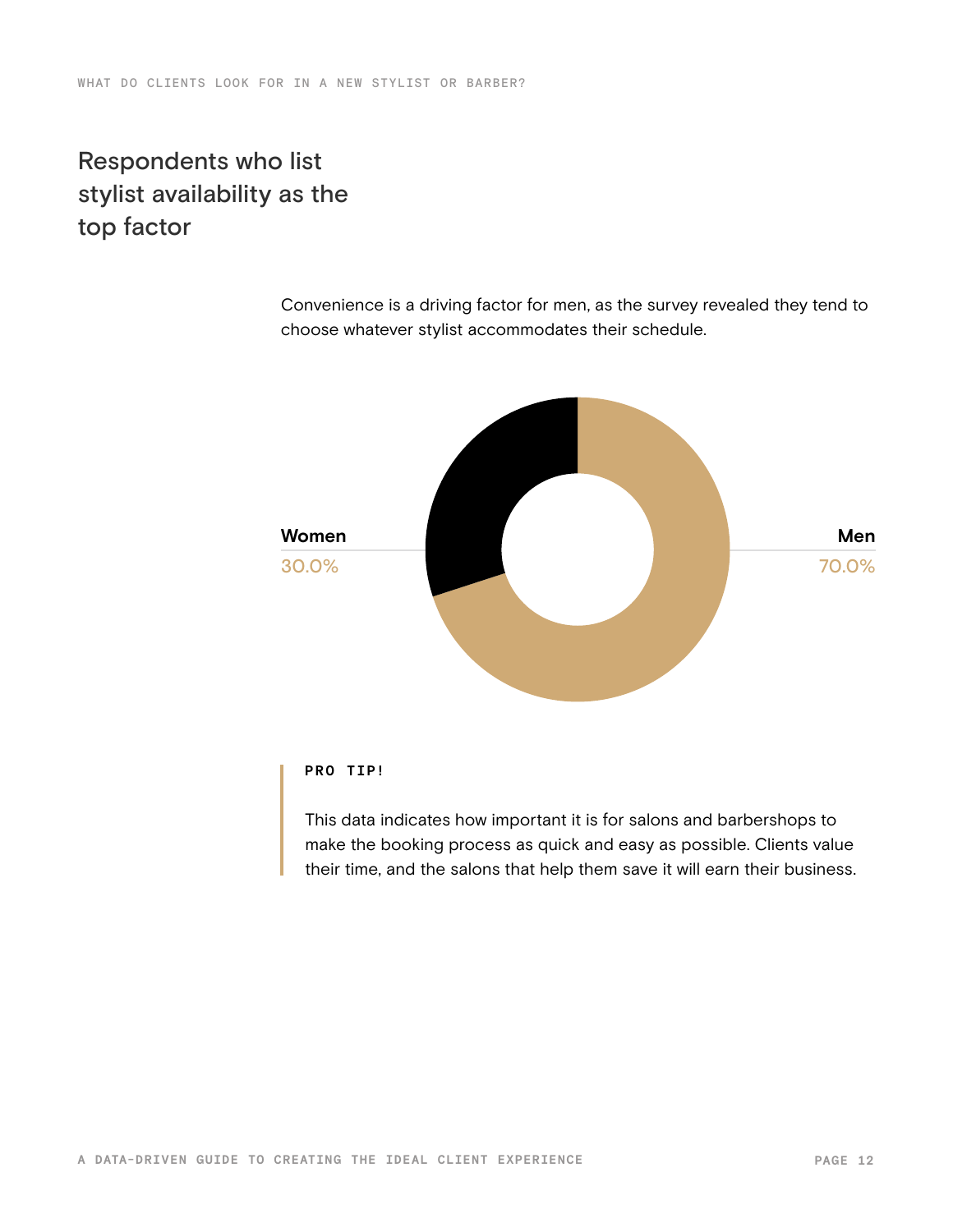# Respondents who list online portfolios as the top priority

Women are slightly more likely to say they'll review a stylist's online portfolio before trying them out.



#### **PRO TIP!**

Only 6% of respondents said the size of the stylist's online following was their top determinant. This means newer stylists don't need to worry about getting a huge social media presence. Instead, focus on getting high-quality photos of your work online.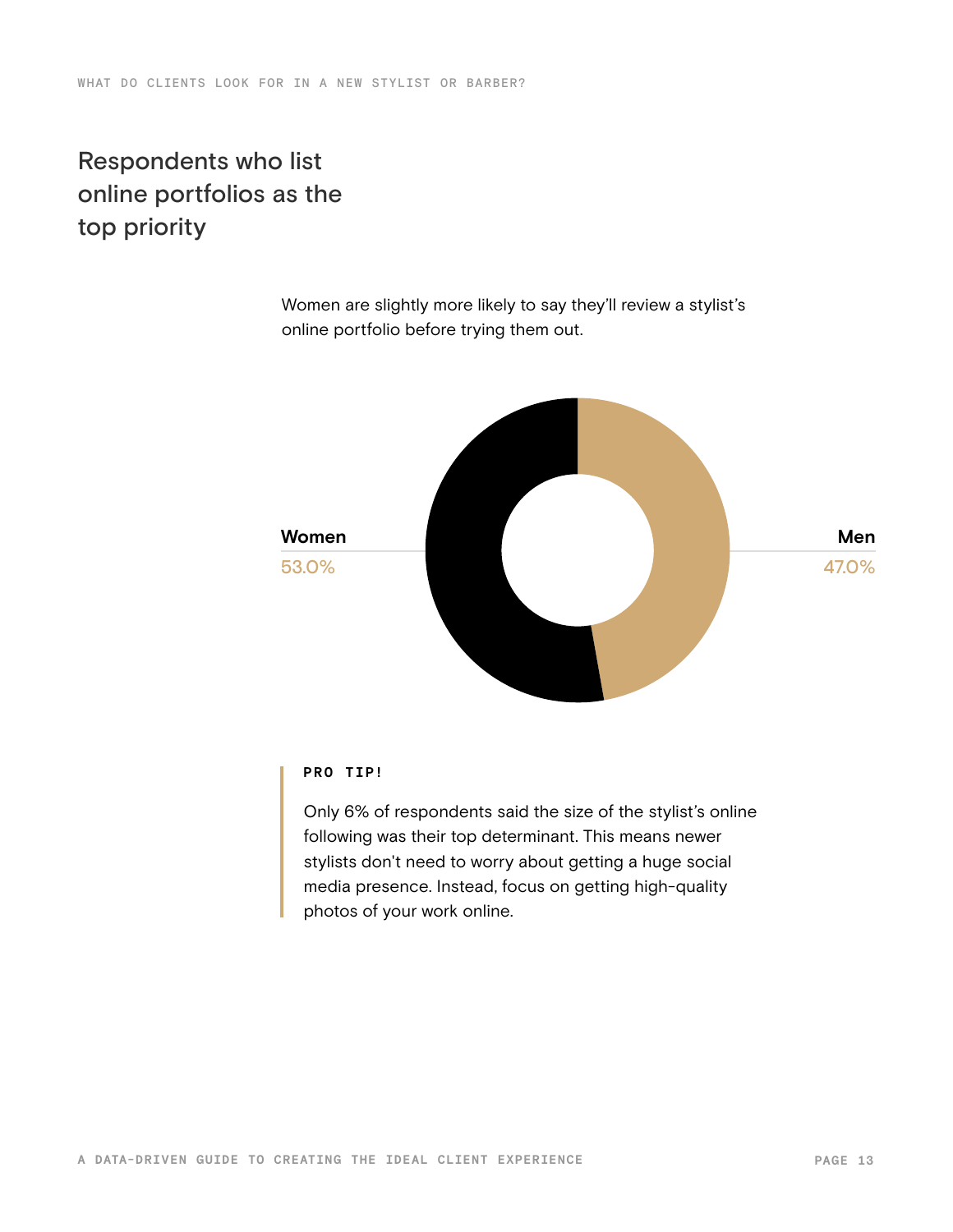# How stellar recos and juicy conversations bring in the \$\$\$

Beyond the service ticket price, salons strive to add value with every visit. For stylists, an insightful product recommendation could boost your ticket value — and your commission. Meanwhile, adding value with some styling advice or a fun conversation could lead to a higher tip.

Let's take a closer look at what drives up gratuity and product sales.

### What inspires product purchases?

What factors would make you want to purchase a product at the salon or barbershop?

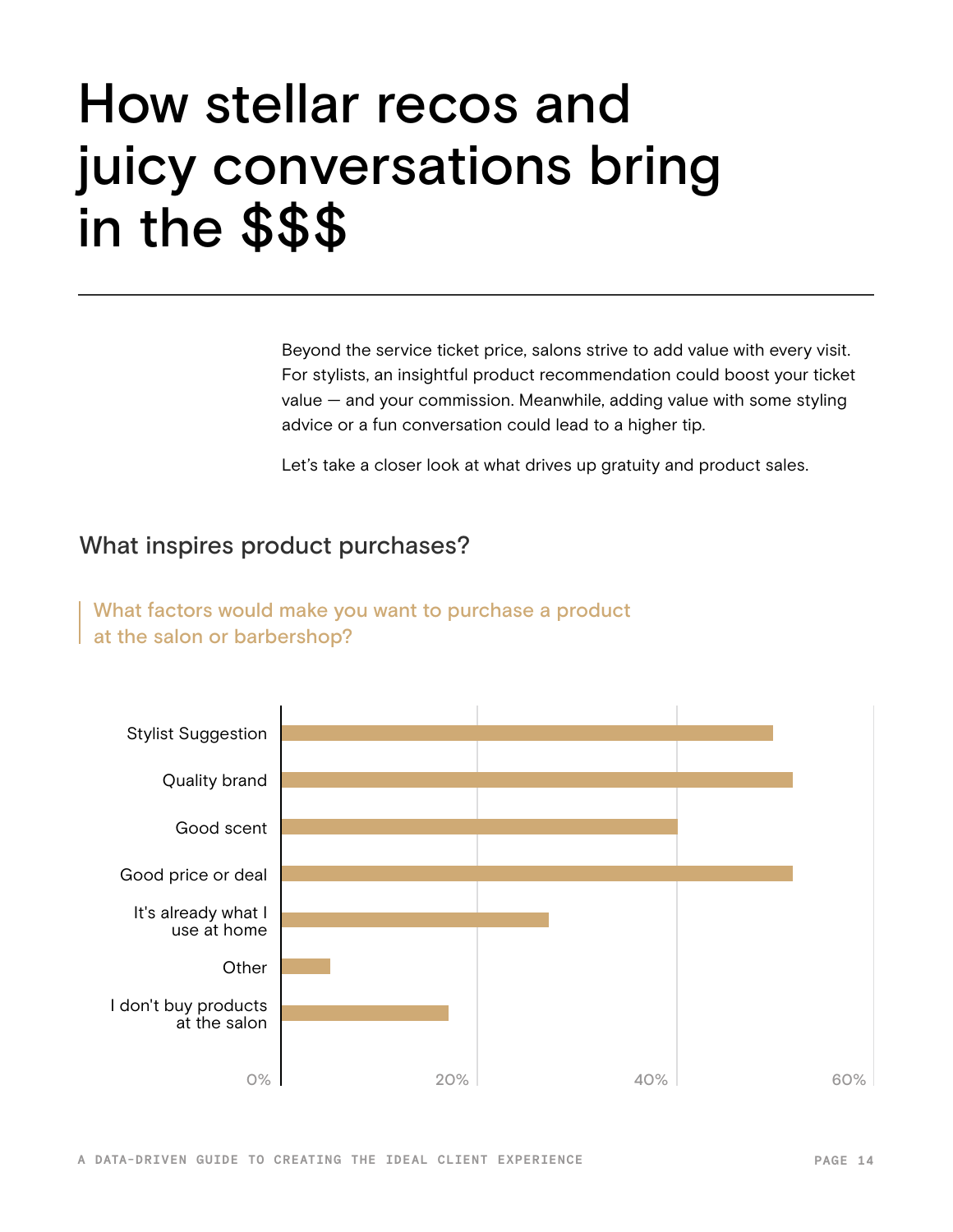Roughly half of salon clients say they purchase products at the salon. When asked what factors play into the decision to purchase, respondents said they look for quality brands, a good smell, or a good deal. However, 50% also noted that they are swayed by a stylist's professional recommendation.

Male respondents indicated they were more likely to buy products at the salon. They were also more likely to say they are motivated to buy because their stylist made a recommendation.



#### **PRO TIP!**

Salons are one-stop beauty shops for many clients, and they sincerely appreciate any support your staff can offer. To make sure your clients are getting the help they want, regularly brief your stylists on how vital the consulting side of their profession is.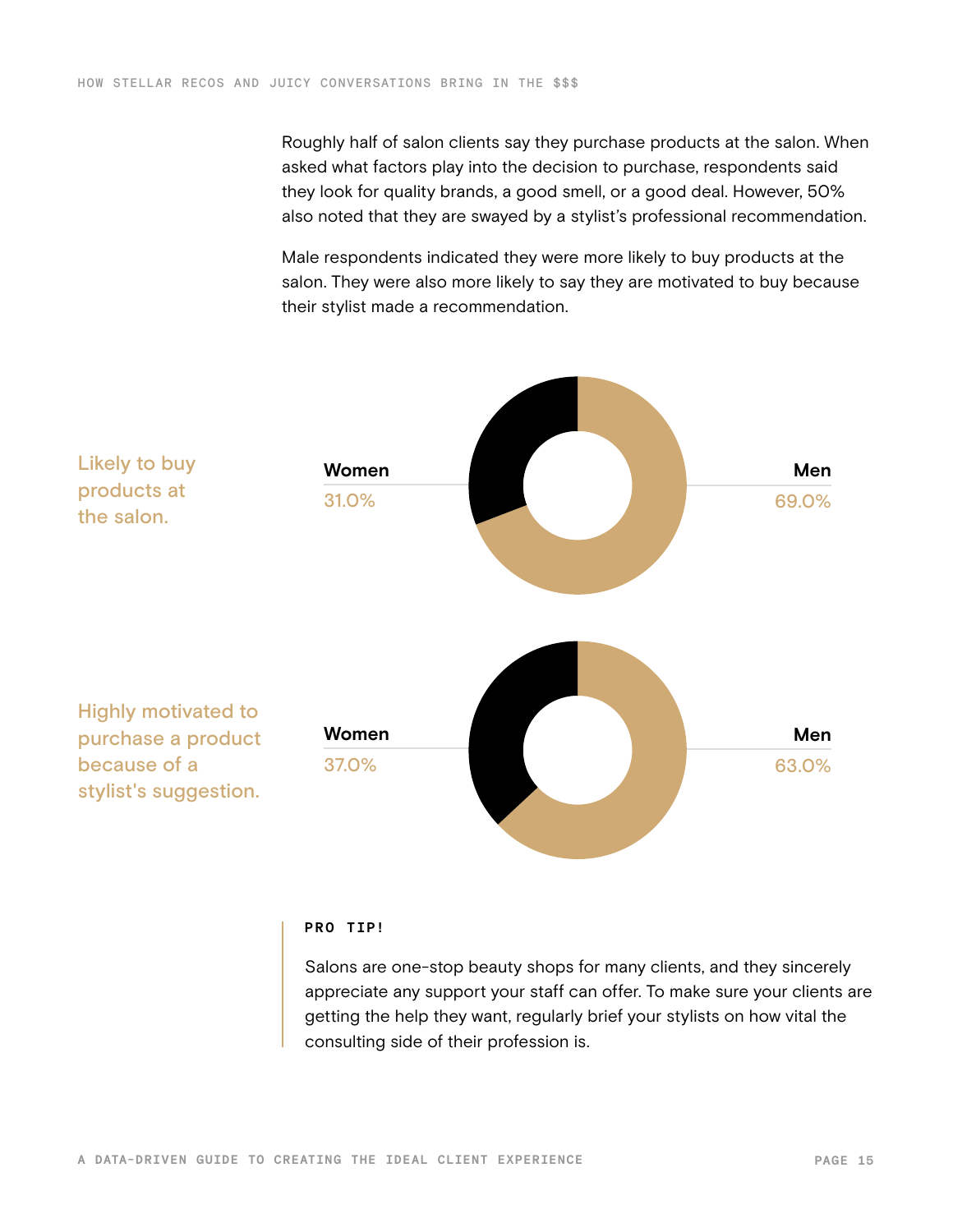# What gets people tipping?

Most clients consider themselves good tippers, with 74% tipping a minimum of 15% each visit. 23% go above and beyond, tipping 25% or more. Various factors come into play when clients decide what to tip, but the most common consideration is simple: They ask themselves, "Did my stylist make me look and feel my best?"

#### **PRO TIP!**

Communication is critical! Beyond stimulating conversation, clients want to be genuinely heard on their styling preferences. Those service providers who can offer specific styling and product advice may also see better tips as a result.

# Top 5 motivators for tipping



How their stylist made them look and feel.

2

How well their stylist understood what they wanted.

3

4

5

How enjoyable the conversation with the stylist was.

The quality of the styling recommendations.

> The quality of the product

> recommendations.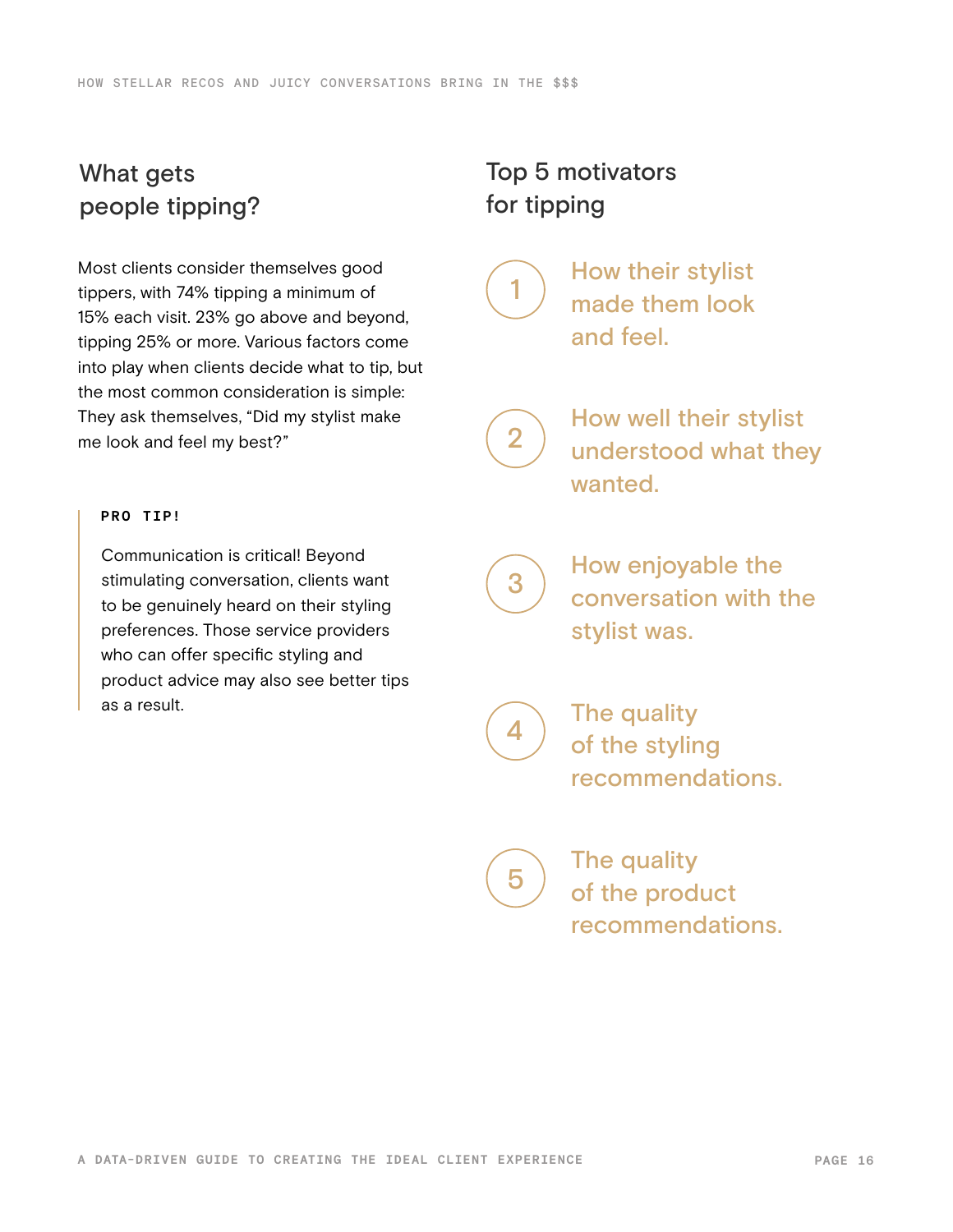# Keep them coming back with pain-free online booking

What makes clients stick around? Getting a new client in the door is a win, but the true game-changer for salons and barbershops comes when they master a plan for retention.

(and other

retention tips)

Our survey revealed what turns that first-timer into a client for life.

### How do clients prefer to book?

Easy online booking drives retention

How do you prefer to book salon or barber appointments?

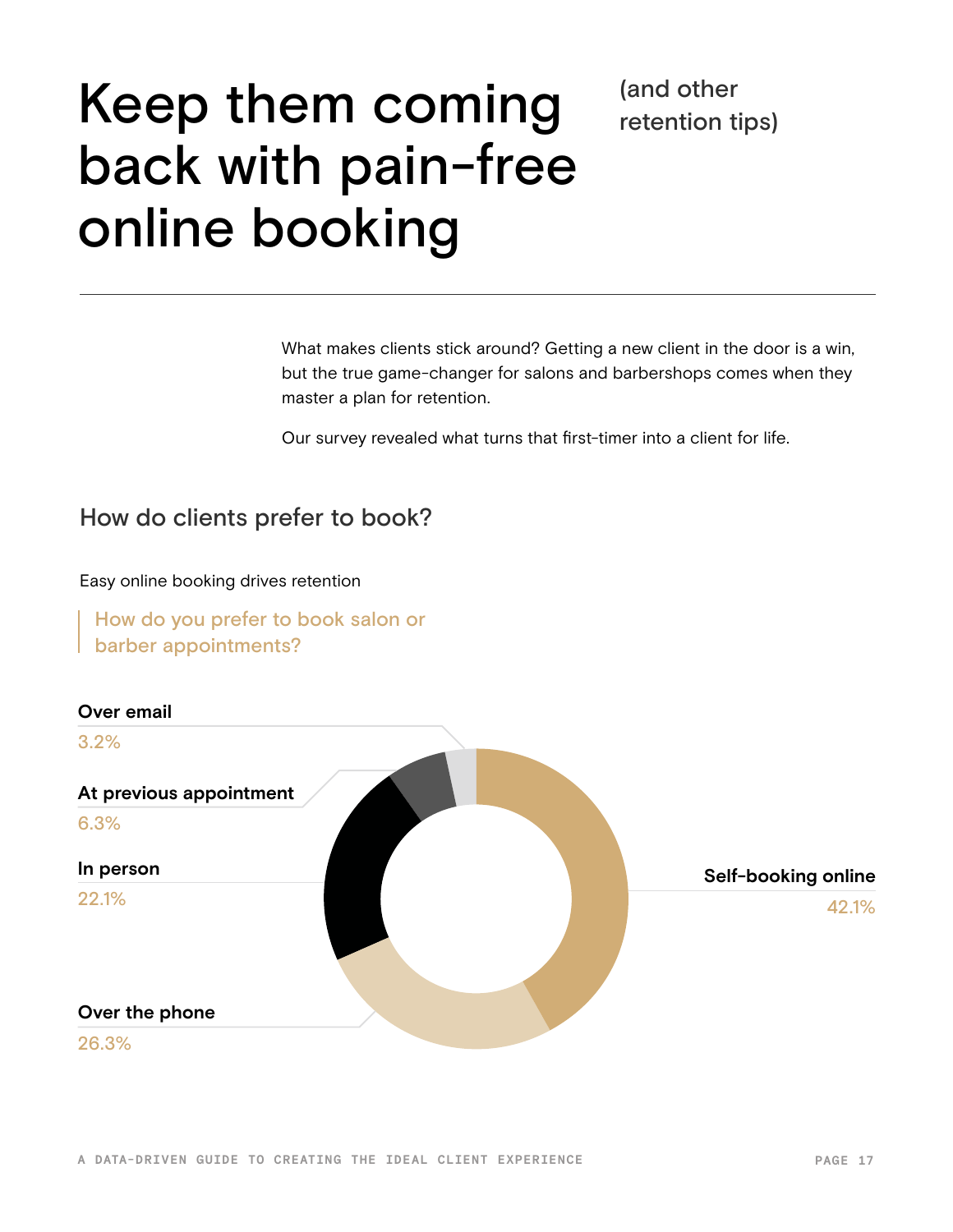Easy online booking is a critical feature for our respondents. While 27% favor in-person booking and 25% like booking over the phone, the convenience of online self-service was the choice for most respondents: 1.5X listed this as their preferred option, compared to the next most popular choice.

Respondents value this aspect of the client experience so much that 24% said a poor online booking experience is the number one reason they wouldn't return to a salon.

#### **PRO TIP!**

**A killer online booking system is fundamental to any thriving salon or barbershop.** If you're not happy with your current system or don't have one set up yet, consider giving Boulevard a call. Our platform features easy self-service booking that will have your clients singing. Reach out now for a *[free demo](https://www.joinblvd.com/get-a-demo?utm_source=content-lead-gen&utm_medium=gated-content&utm_campaign=customer-survey-report-2022)*.

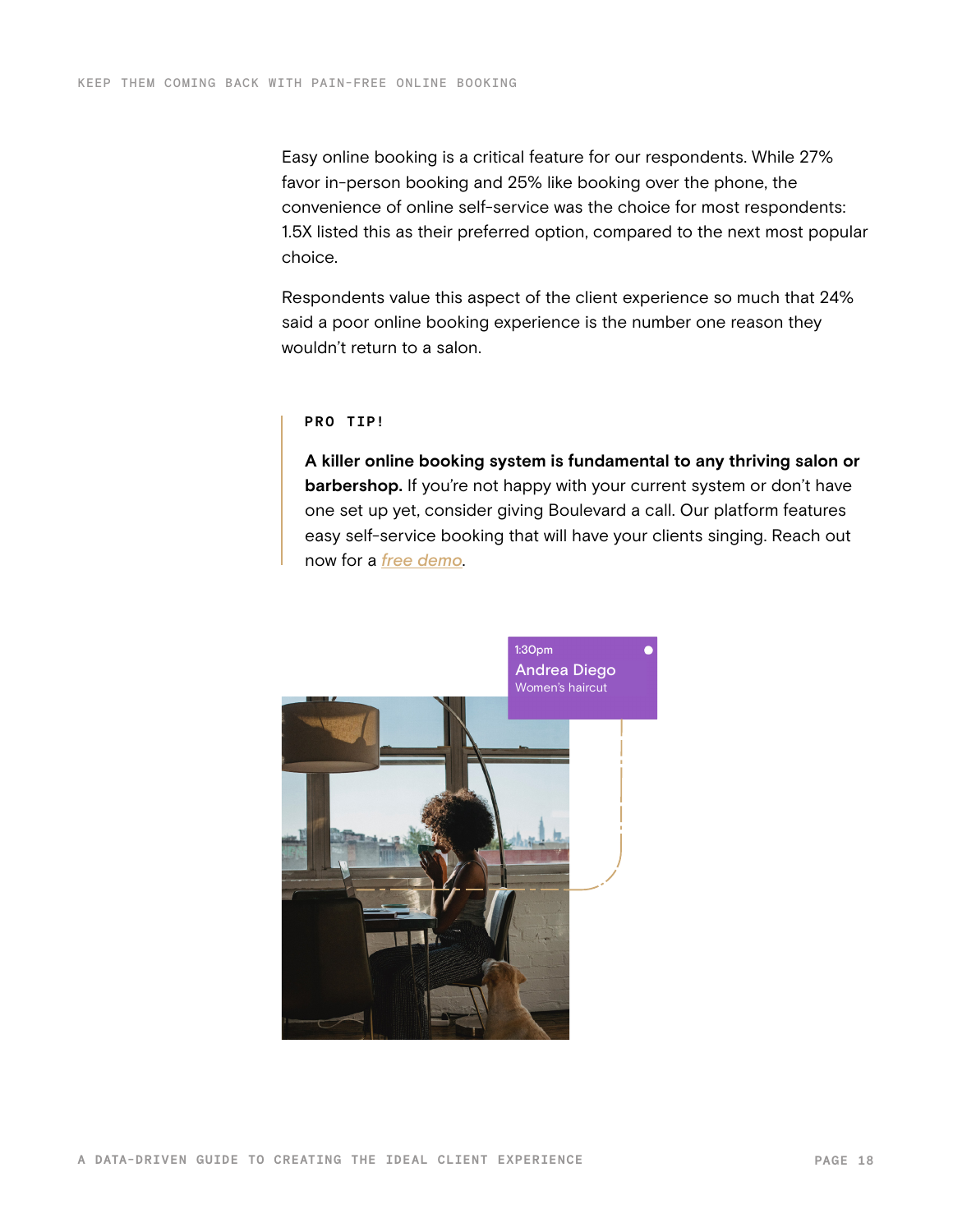### Why do clients walk away?

#### Price, quality, and customer service

### Which of the following would make you not return to a salon or barber shop?



Price, quality, and client service are the biggest factors people keep in mind when deciding whether they should stick with a salon. Making sure you get that blend right can make a massive difference on your bottom line, as the vast majority of respondents are looking to commit: 86% of those surveyed return to the same stylist for every haircut.

#### **PRO TIP!**

Respondents told us they were deeply impacted by the quality of their conversation with their stylist, how well the stylist understood them, and how the staff treated them. If you want to keep your clients coming back month after month, you have to make them feel at home in your salon. This is one of the reasons why Boulevard's platform has client profiles. These provide a snapshot of a client's service history, purchases, social media profiles, and more to ensure your staff gives them the best salon experience possible.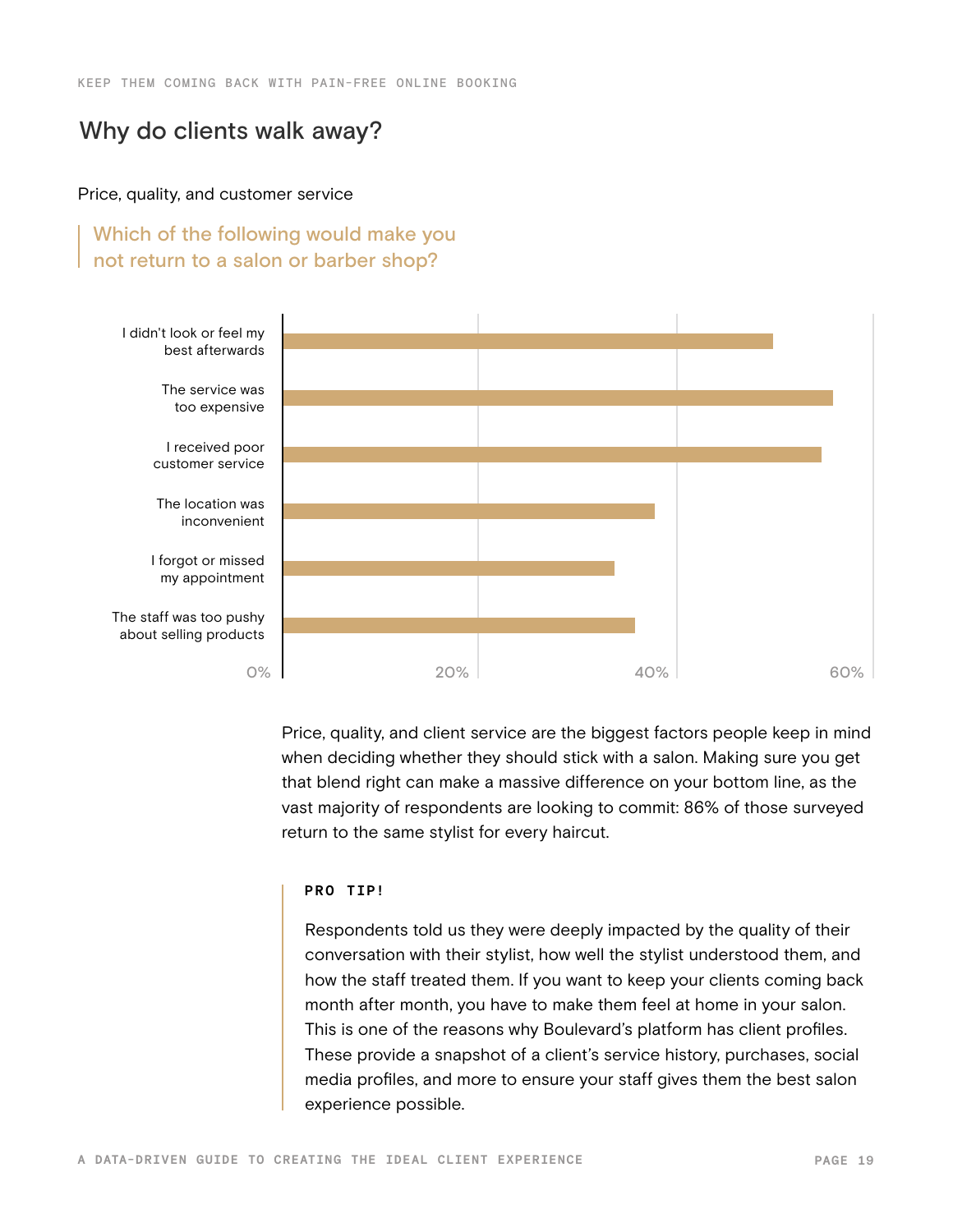# Clients want safe, inclusive salon experiences



The beauty business is inherently intimate and personal, so make sure your salon is the kind of space that allows people to express themselves as they are. Our survey indicates that many do just that, and their clients certainly appreciate it.

#### **PRO TIP!**

While most respondents feel safe at their salon, it's important to continually engage your staff in specialized training for race and gender inclusivity. Also, **every stylist on your team should have some degree of knowledge and skill when cutting natural hair and creating protective hairstyles.**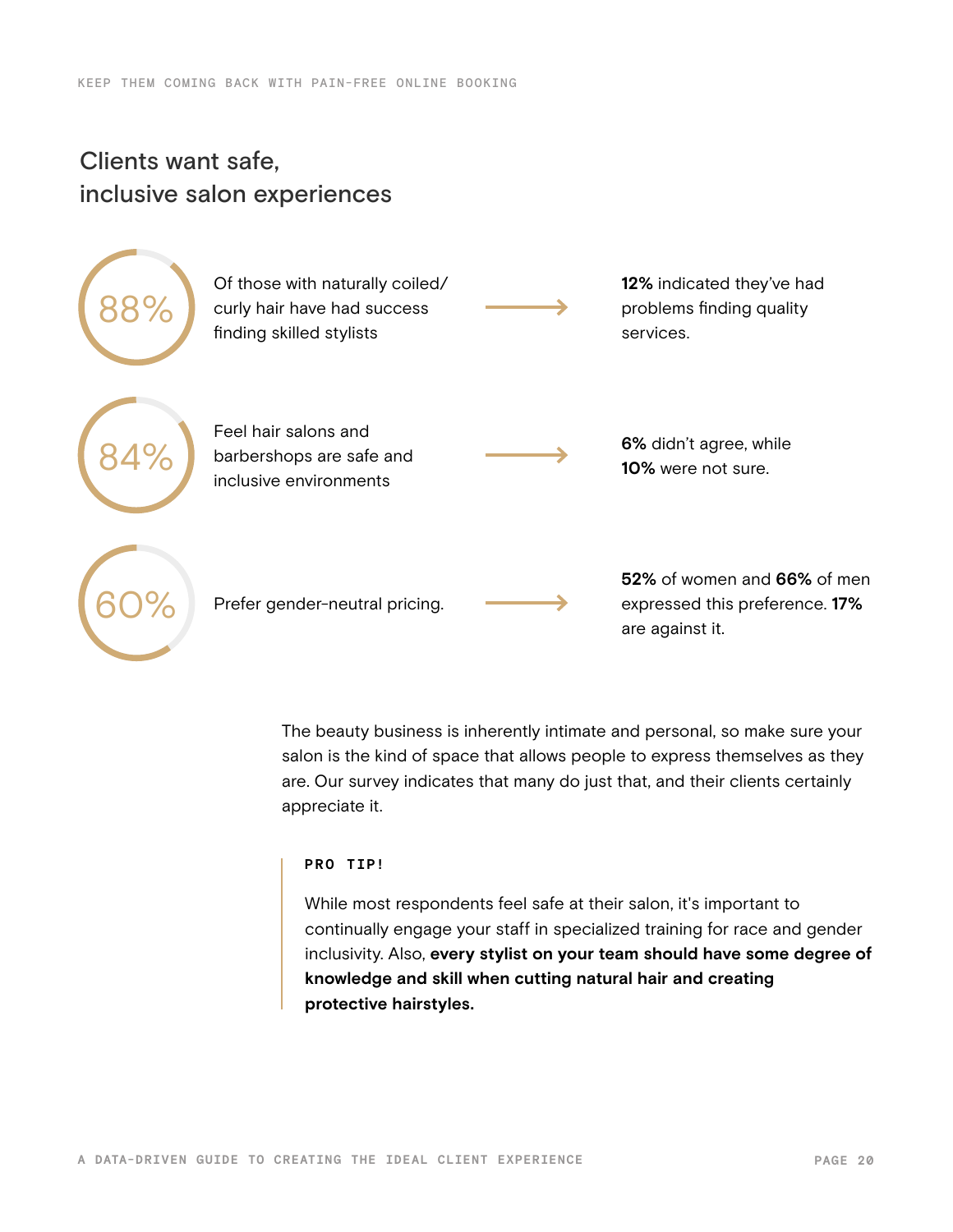# 10 ways to make your clients' dream salon a reality

We hope this guide helped you understand the aspects of client experience you need to take your business to the next level. Looking for a cheat sheet? You've come to the right place!

|                | Rev up your<br>digital presence.                | Chances are clients will find out about you online<br>- so meet them there! Your salon should also<br>have a social media presence.                                 |
|----------------|-------------------------------------------------|---------------------------------------------------------------------------------------------------------------------------------------------------------------------|
| $\overline{2}$ | Embrace word-of-<br>mouth marketing.            | Some clients take to the streets when searching for<br>a new salon or stylist. Make your storefront flashy<br>and tell your friends to tell their friends' friends. |
| З              | Make your prices<br>something to<br>rave about. | Clients want to come in often, so how can you<br>help them avoid sticker shock? Consider a<br>subscription or bulk pricing package.                                 |
|                | Roll out the<br>red carpet.                     | Every client wants to be given the royal<br>treatment, so make sure to include extras at every<br>price point.                                                      |
| 5              | Show off your<br>stylists' work.                | Clients will follow your stylists on social media!<br>Embed their Instas on your site, and be sure to<br>tag them from your business account.                       |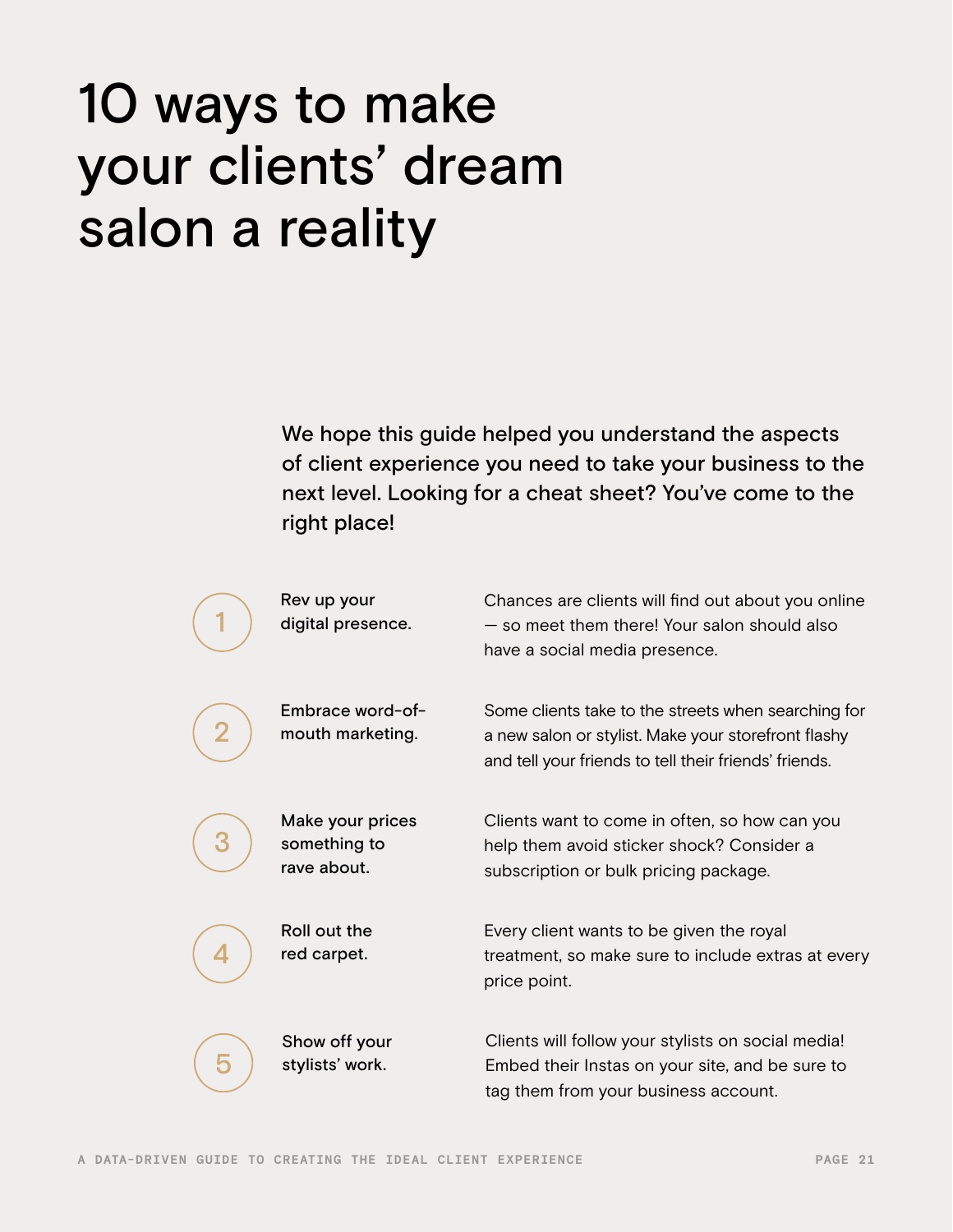

7

Master the art of the expert product reco.

Clients value advice from stylists and the right product recommendation will drive a sale (and boost their tips!).

Train your stylists to be your best salespeople.

Our survey shows that stylists drive product sales, so train them like the salespeople they are.



Never discount the power of excellent service. Poor service is a leading reason clients stop coming back. Meanwhile, the right combination of active listening and fun conversation will keep them loyal.



10

Roll out the red carpet. Emphasize inclusivity in education & practices.

Make online booking a BIG priority.

Consider implementing gender-neutral pricing. Your clients will appreciate it! And be proactive about educating staff when it comes to natural hair and protective styles.

It's the number one way clients prefer to book — and a streamlined experience practically guarantees ROI.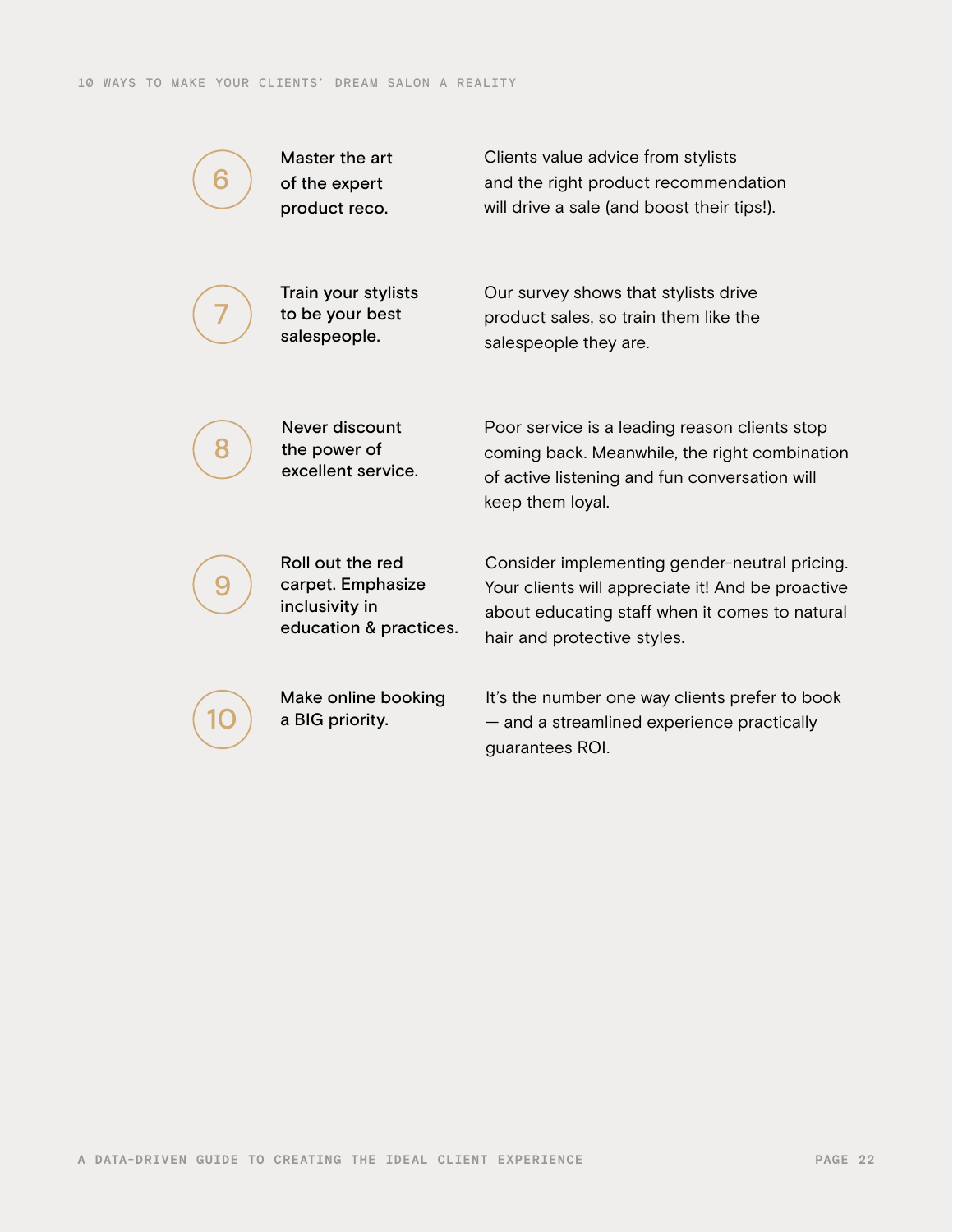# How Boulevard can help

Looking for a tech partner to help you optimize your client experience? Our premium salon management platform offers the features you need to ensure your clients feel right at home:

#### **Self-booking:**

Let clients book appointments from AI-optimized time slots to maximize your revenue and stylist productivity (plus, the booking widget actually looks like your brand and lives on your site for a consistent client experience).

#### **Client management:**

Draw on previous visits, purchases, social media profiles, and more to offer the best experience for each client.

#### **POS & payments:**

From hardware to software, our all-in-one payments platform has everything you need to create seamless checkout experiences.

### And much more!

#### **Scheduling:**

Create client schedules that reduce downtime and minimize appointment clusters.

#### **Reporting:**

Generate customizable reports that grant a deeper understanding of your data.

#### **Loyalty programs:**

Build relationships and retain clients by providing rewards for long-term loyalty.

### **Offers:**

Create perks and benefits that mesh seamlessly with the Boulevard platform, from gift codes to holiday specials.

Boulevard has the best salon management tools for the highest value, along with 24/7 client service tools to assist with any training or emergency need. Book a demo today and find out what Boulevard can do for you.

#### [GET A DEMO](https://www.joinblvd.com/get-a-demo?utm_source=content-lead-gen&utm_medium=gated-content&utm_campaign=customer-survey-report-2022)